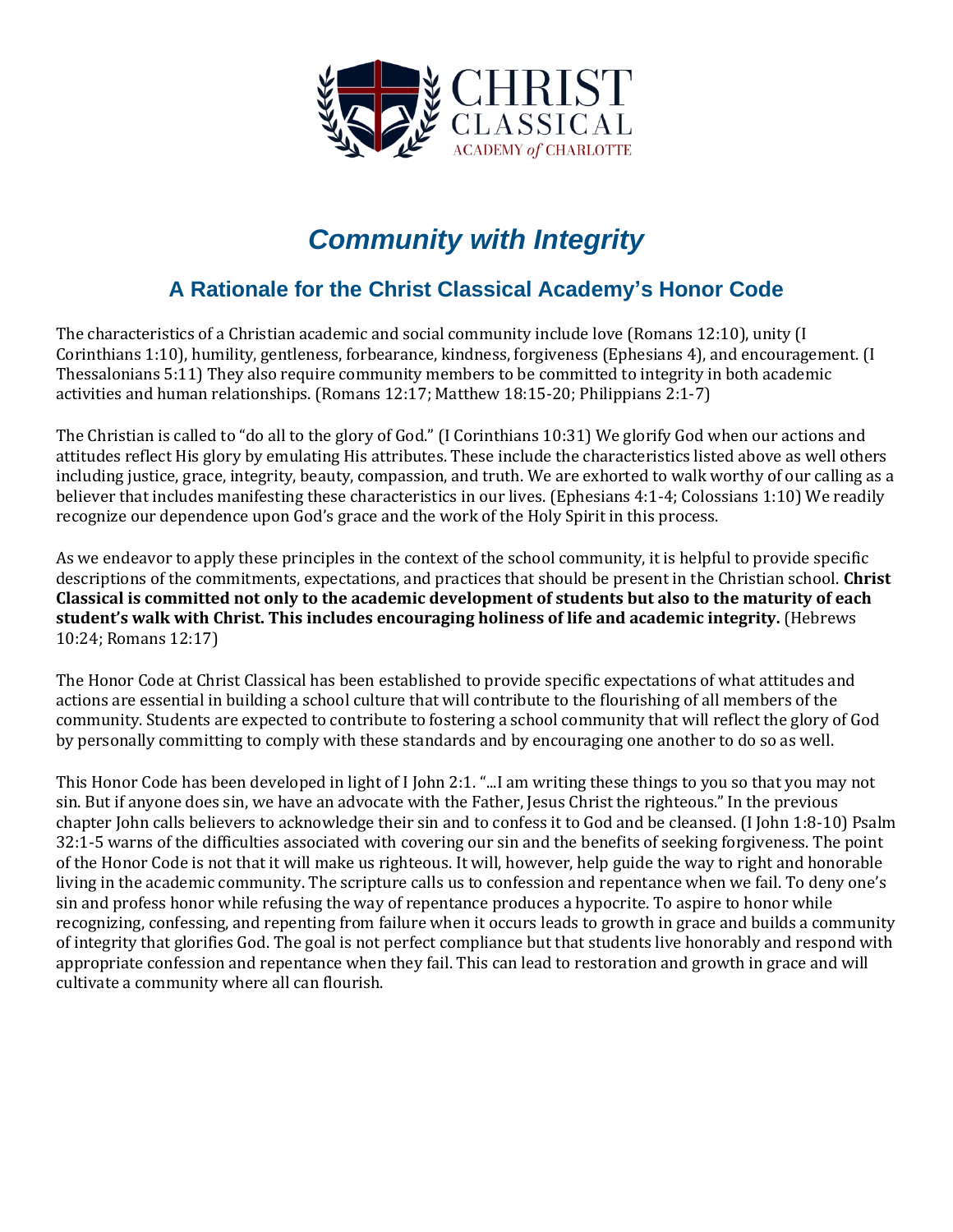

# **Christ Classical Academy's Honor Code**

As a student of Christ Classical Academy, I recognize my calling to a lifestyle that glorifies God. I will be committed to uphold and promote honesty, trust, respect and fairness in all aspects of school life as defined in this Honor Code.

*I will be committed to academic honesty and integrity:* by submitting my own work for tests and assignments without the unauthorized assistance of others; by refusing to provide unauthorized assistance to others; by reporting research and accomplishments accurately; and by avoiding any behaviors that involve cheating, plagiarism, fabrications, and falsifying data. (Exodus 20:15: Romans 12:17)

*I will be committed to showing respect and cooperation with those in authority:* by being truthful, honest and fair in all my communication with the faculty and staff; by avoiding any behavior that shows defiance or insubordination of authority, by expressing opinions and making appeals with humility and respect. (Titus 3:1-2; Colossians 3:9; Hebrews 13:17)

*I will be committed to showing respect to my fellow classmates:* by showing tolerance of others and their views; by respecting the personal property of others, by using appropriate, nonviolent means of resolving conflict; by avoiding such behaviors as bullying, harassment, hazing, or any speech or behavior which is demeaning to others. (Romans 12:9-18; Colossians 3:8-14; Ephesians 5:4; Romans 12:18)

*I will be committed to a lifestyle that pursues excellence in all that I do and say:* by living a life of integrity and personal accountability to do the right thing; by taking appropriate action against wrongdoing, undeterred by peer pressure, fear, loyalty or compassion; by conducting myself as a responsible member of the school community in a manner that brings honor to the Lord, the school, and my family. (Colossians 3:17; Acts 5:29; I Timothy 4:12; 2 Timothy 2:22)

*I will be committed to following school policies:* by being cooperative and accepting of instruction and discipline; by complying with the school's student conduct policies. This includes honoring school policies by refraining from the use or possession of alcohol, drugs or tobacco on or off campus and by avoiding sexual immorality. (I Thessalonians 4:3-8)

I recognize that attendance at Back Creek Christian Academy is a privilege which includes certain responsibilities, some of which are listed in the Honor Code. I recognize that violations of the Honor Code or school policies may result in discipline, up to and including suspension or expulsion.

### **I have received a copy of the Honor Code and commit to live in compliance and to respond appropriately should I violate the provisions stated above.**

**Student Name:** \_\_\_\_\_\_\_\_\_\_\_\_\_\_\_\_\_\_\_\_\_\_\_\_\_\_\_\_\_\_\_\_\_\_\_\_\_\_\_\_\_\_\_\_\_\_\_\_\_\_\_\_\_\_\_\_\_\_\_\_\_\_\_\_\_\_\_\_\_\_\_\_\_\_ **Date:** \_\_\_\_\_\_\_\_\_\_\_\_\_\_\_\_\_\_\_\_\_\_\_\_\_\_

**NOTE:** The point of the Honor Code is not that it will make us righteous. It points the way to right and honorable living in the school community. The goal is that students live honorably and respond with appropriate confession and repentance when they fail. This can lead to restoration and growth in grace and will cultivate a community where all can flourish.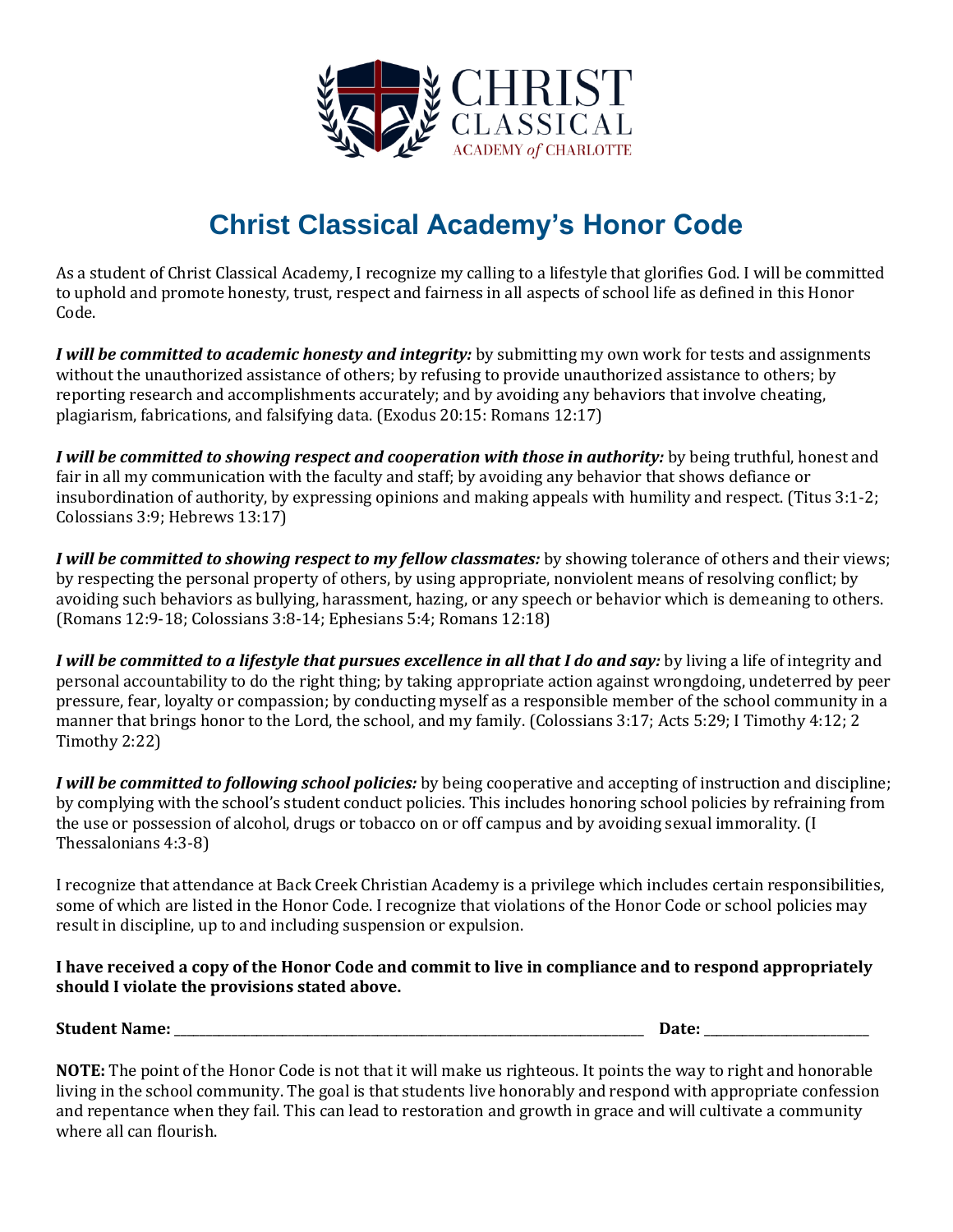

# **Technology Use Agreement**

Christ Classical Academy is dedicated to using technology to enhance student learning and to provide a quality educational experience for all students. As we see technology rapidly changing, we also see the misuse and problems that can occur if not properly addressed prior to use. In order to ensure the proper use of technological resources, it is necessary that each student and parent/guardian annually sign the attached Technology Use Agreement. The signed form must be on file before technology access is permitted. Signing the form indicates that the user will abide by the rules as stated in this policy. Failure to follow the agreement may result in technology privileges being revoked, detention, or suspension from school related activities. Christ Classical Academy *of* Charlotte reserves the right to update and revise these policies as necessary.

#### **Internet Usage**

Internet access is available to students and staff of Christ Classical Academy. The use of the Internet is a privilege *(not a right)* and inappropriate use will result in disciplinary action.

- Computers/tablets are limited to the educational purposes of the classroom.
- Students are not to shop online, access any social networking websites *(such as, but not limited to: Facebook, Twitter, Snapchat, or Instagram)* play games/online games, or use chat rooms.
- *©Students are not to access YouTube or any other video websites (certain exceptions may apply with teacher approval).*
- **ZZComputers/tablets are not to be used to listen to music or to browse for music.**
- **EXIMENTS** are to respect copyright laws.
- **Notabler 20** Students are not to bully, harass, or demean other students online or through email.
- **ØBStudents are to notify teachers immediately of "accidents."**
- Students shall only use the camera and photos for school course work.
- Internet browsing shall be for educational purposes only as instructed by the teacher.
- $\mathbb{Z} \mathbb{Z}$  Students who access inappropriate websites will be subject to severe penalty such as suspension.

• **The Integral of the Internet Usage Rules may result in Internet privileges being taken away.** 

#### **Violations of this Technology Use Policy**

Violations of this acceptable use policy may have disciplinary repercussions, including but not limited to:

- Suspension of network, technology, or computer privileges
- Loss of technology use for a determined period of time *(student still responsible for all required work)*
- Notification of parents
- Detention or suspension from school and school-related activities
- Legal action and/or prosecution

#### **Cell Phone Usage**

**Cell phones will be collected at the beginning of Home Room each day.** The Upper School office will keep phones until the end of the day. **No lower school students are permitted to have cell phones at school.** If the parent gives the cell phone to the teacher to keep for the student, it will be returned as the student exits campus. **Cell phones are not to be used at any time during After School.** Cell phones will be confiscated if students are seen with them or are using them during the school day. Repeated violation of this rule could result in the student's loss of cell phone privilege for the remainder of the school year.